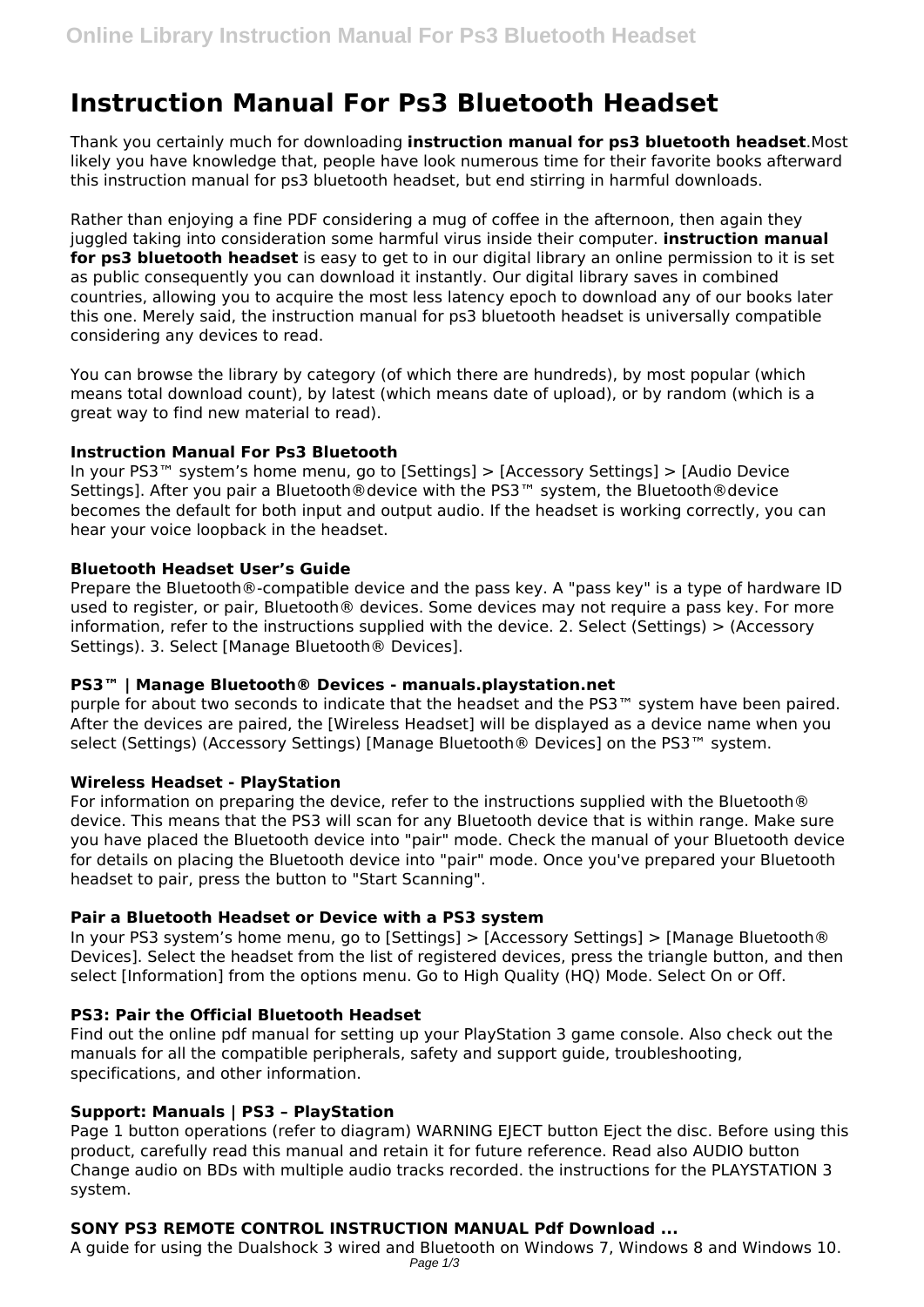### **How to use a PS3 controller on PC guide: Wired and ...**

Bluetooth® devices that support the following profile can be paired with your system. Refer to the instruction manual for the supported profiles on the Bluetooth® device you will use. A2DP (Advanced Audio Distribution Profile) AVRCP (Audio/Video Remote Control Profile) HSP (Headset Profile) HID (Human Interface Device Profile)

## **Bluetooth® Devices | PlayStation®Vita User's Guide**

The PS3's XMB menu is displayed on the screen. Connect the Bluetooth headset to the PS3 using a USB cable. The lights on the headset turn solid green to indicate that the headset and the PS3 system have been paired. Move to the next step if you want to pair it manually.

## **How to Make a PS3 Game Sound Go to the Bluetooth | Our ...**

Instruction Manual For Ps3 Bluetooth In your PS3™ system's home menu, go to [Settings] > [Accessory Settings] > [Audio Device Settings]. After you pair a Bluetooth®device with the PS3™ system, the Bluetooth®device becomes the default for both input and output audio.

#### **Instruction Manual For Ps3 Bluetooth Headset**

Turn on your television and then power on the PS3. Connect one end of the supplied USB cable to the USB port on the controller. Connect the other end of the supplied USB cable to a USB port on the front of the PS3. Within a few seconds, the system will recognize the controller.

## **PS3 Game Controller User Instructions | Our Pastimes**

Pairing with the PS3<sup>™</sup> system: Bluetooth discovery mode ® Check that the PS3<sup>™</sup> system is turned on. Press and hold down the power button on the headset until the power and mic muting indicators flash alternately in green and red, indicating that the headset is in Bluetooth discovery mode. Page 8: Turning Your Headset On And Off

## **SONY CECHYA-0075 USER MANUAL Pdf Download | ManualsLib**

While the headset is OFF, go to the headset Bluetooth interface Settings>Accessory Settings>Manage Bluetooth Devices. If there is a Blue dot next to your headset's name, simply, highlight the Triangle option and select connect. PS3 Bluetooth headphones game sound? PS3 enables you to listen to game sounds via the Bluetooth headsets conveniently.

#### **How Do I Connect Bluetooth Headphones To PS3? (Step By ...**

Instruction Manual For Ps3 Bluetooth Managing Bluetooth® devices Check information about Bluetooth®-compatible devices that are connected to your PS3™ system, or connect and disconnect devices. After selecting the device you want to manage, press the button, and then select options from the options menu. About the XMB<sup>™</sup> menu PS3<sup>™</sup> | Manage Bluetooth® Devices manuals.playstation.net In your

#### **Instruction Manual For Ps3 Bluetooth Headset**

8Bitdo, support, Connect PS3 to 8BitDo retro receivers. Customer Service: support at 8bitdo.com. Sales: sales at 8bitdo.com. Press: pr at 8bitdo.co

#### **PS3 pairing tool - Support - 8BitDo**

Lift the top cover from its rear edge and rotate it toward the front of the PS3. Remove the top cover. There is a plastic hook located in a hole on the top back right hand side corner. Carefully push the plastic hook a bit front the rear of the machine with a spudger to release the rear right of the casing.

#### **PlayStation 3 Wi-Fi/Bluetooth Board Replacement - iFixit ...**

Matricom's Wireless Bluetooth Gamepad. The XYBA universal gaming controller is a high precision wireless Bluetooth gaming controller with 3D feedback motors. Connect the XYBA to your gaming console, PC, Bluetooth device, or VR headset.

#### **G-Pad XYBA | Wireless Bluetooth Gaming Controller**

This has served well as a replacement to the normal, bluetooth PS3 standard headset. Whilst it is a pain to set-up, Gioteck provide a very helpful start-up manual within the box which can help even the most technologically challenged to set up the headset with ease thanks to clear and well